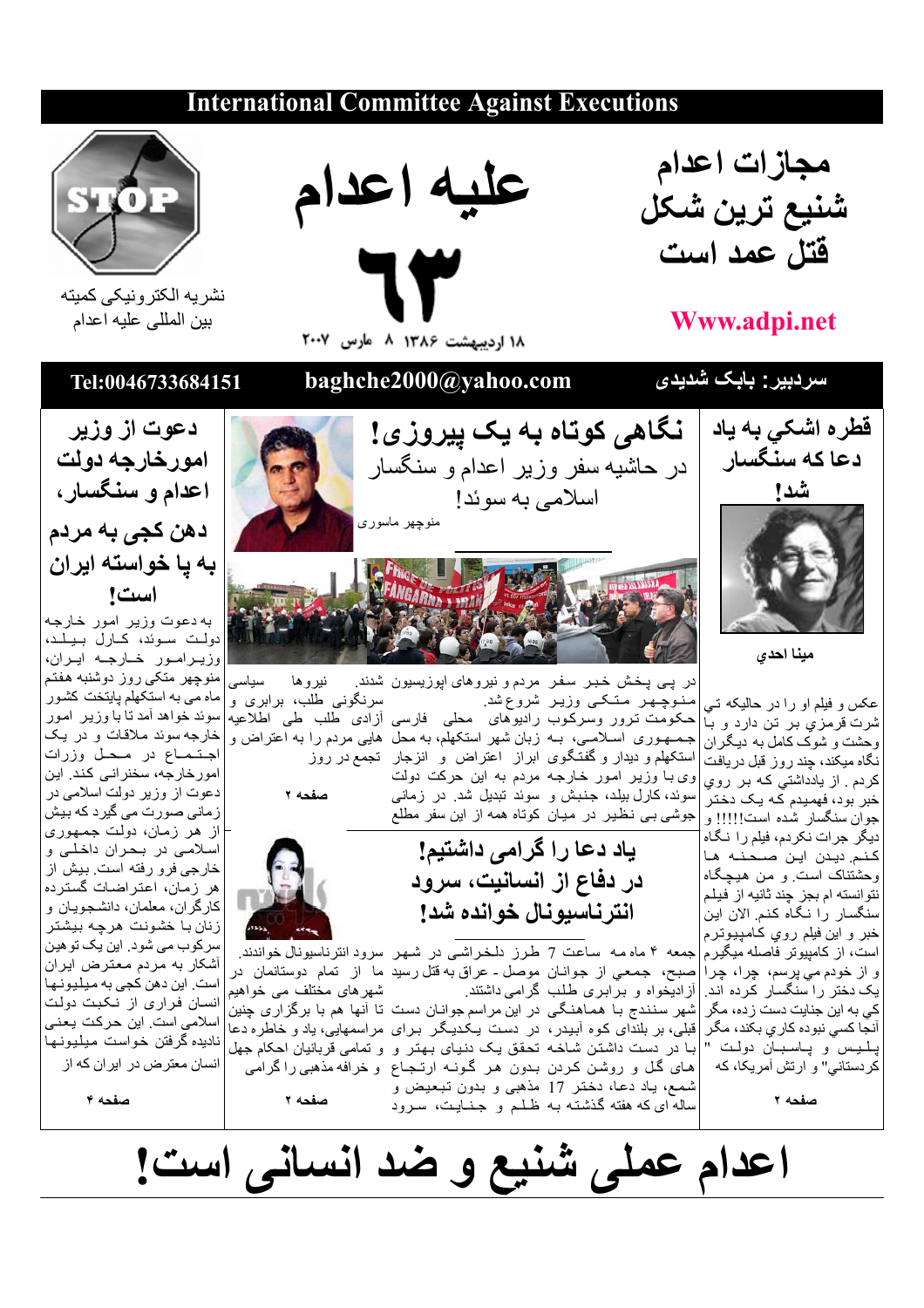نگاهی کوتاه به یک ....... ورود متکی، 7 مے در استهكلم فرا خواندند. میزگردها*ی* بسیا*ری ب*ه همت رادیوهای محلی برپا شد که فعالين و معترضين شركت كرده و ضمن اظهار نظر، پیشنهادات خود را برای بهترين وجه سازماندهي و هماهنگي بين نيروهاي در گیر و شرکت کننده در اعتراض، مطرح كردند. هماهنگی و همدلی بین اكثريت نيروها به سرعت يديد أمد و مردم معترض خود ر ا آماده کر دند که و سیعـآ و با قدرت در این اعتراضات شر كت كنند.

به موازات این اقدامات، ده ها نامه اعتراضی از سوی فعالين سرشناس جنبش أز اديخواهانه و برابري طلبانه مردم ايران، به سوى نمایندگان و اعضـای دولت ، احزاب، مديا و شخصيتهاي کشور سوئد، سرازیر شد. بسیاری از نمایند گان يارلمان، احزاب، نويسنده گان و شخصیتهای برجسته سوئد به حمایت از اعتراض ما، مردم عاصبي از جمهوري اسلامے برخواستند و

خواستار لغو ملاقات مقامات دولت سوئد، از جمله وزير خارجه این کشور، کارل بیلد با متکی شدند. اما کارل بیلد با بیشرمی تمام این خواستها را رد کرد و از عمل ساز شکار انه خو د دفاع کر د. بلاخره روز موعود فرا رسید. امروز دوشنبه هفتم ماه می، صدها تن از مردم خشمگین در نقاط مختلف شهر استكهلم اجتماع كردند و انزجار خود را از جمهوری اسلامسي و حركت وزير امورخارجه سوئد، اعلام كردند. يكي از اجتماعات كـه در مقابل محل سخنراني منوچهر متکی بود، به جرئت می توانم بگویم که یکی از برشورترين تظاهراتها عليه رژیم اسلامی در خارج كشور بوده است. صدها زن و مرد، جوان و پیر بـا مشت های گره کرده خود، خواست میلیونهای انسان در بند ایران را نمایند گی کردند، خواست سرنگوني جمهوري اسلامي که اساسی ترین خواست مردم در ایران است. تظاهر كنند گان در حاليكه عكس های اعدامے ها و پلاكاردهاى با مضمون

عليه اعدام

زندانیان سیاسی در دست

داشتند، شعار می دادند،"

متکی قاتل است، تروریست

ها*ی* همبستگی و اتحـاد مـر دم

شورش سوئد بود كه نهايتأ بـه

بودند، یکی پس از دیگری به

افشاي جنايت رژيم پرداختند

و هر کدام گوشـه ای از

جنایات جمهوری اسلامی را

در این 28 سال بر شمردند.

از جمله به اعدام ها و

معلمان و دستگیری فعالین

أنــان، سركـوب كــارگـران و

مراسمهای اول ماه مه امسال

و دستگير فعالين كارگر*ى* 

ازجمله منصور اصانلو و

محمود صالحي، سركوب

دانشجویان و زنان در هفته

هسای اخسیسر، اشساره

کر دند متکے سعے کر د که در

ادامه دهيم.

۱۸ اردیبهشت ۱۳۸۶

مردم امروز يكبار ديگر

اتحاد و همبستگی خود را در

برابر جمهوري جهل و جنایت اسلامی به نمایش

گذاشتند زيباترين و

شيرينترين احساسات عميق

انسانی را من امر وز در کنـار

صـدهـا انسـان مـبـارز و

أزاديخواه، يكبار ديگر بعدا

از انقلاب 57، تجربه كردم.

به همه شما عزیزانی که

تلاش کردید و این امر را

ممکن نمودید، درود می

فرستم و برای جنبش مان،

جنبش أزاديخواهانه، برابري

طلبانه و سرنگونبي طلبانه

امان، آر زوی موفقیت های

بسیار بیشتری دارم. زنده باد

انقلاب، زنده باد سوسياليسم.

مصاحبه با مدیای سوئد سرنىگونىي رژيم، أزادى شیرین زبانی کند و در جواب سؤال خبرنگاران درباره اعتراضات ما ، اظهار داشت که هزاران نفر ایرانی است، او را بیرون کنید". با در سوئد زندگ*ی می* کنند، باید شكوه ترين صحنه ها، صحنه حق داد که نظر شان را اعلام كنند. بـايد گـفت آقـاي تـاز ه در مقابل فشار يليس ضد دموکرات شده، در ایران که هفتاد میلیون زندگی می کنند پلیس تحمیل کردیم که با و شما تـاب تـحمل اعتراض وجود نداشتن اجاز ه تظاهر ات یک درصد آنان را ندارید و به اعتر اض خود در محل زندان و سركوب و شكنجه حرف اول و أخرتان هست، سخنرانان كه از نيروهاي حالا چطور شده در برابر ايوزيسيون و مردم معترض دوربینهای مدیای ارویا، لبخند مے ز نید و ناشیانـه ادای دموکراتها را درمی آورید؟ هم ما و هم مردم اروپا، به اندازه كافى با جنايات شما حكومتكران اسلامي أشنا هستیم که به ژست شما سنگسار زنان، احکام اعدام بخنديم. كودكان و نوجوانان، سركوب

این یک پیروزی برزگ بر جنبش سرنگونى طلبانه، انقلابی، أزدایخواهانه و برابرى طلبانه مردم ايران بود. ما يكبار ديگر ثابت كرديم كه اجاز ه نخواهيم داد، خارج كشورد جولانگاه تروریستهای وزیر و وکیل شده جمهوری اسلامی شود<sub>.</sub>

**STATE** 

ياد دعا را گرامي داشتيم! بدارند و در دفاع از انسانیت متمدن سرود انترناسيونال بخو انند. سیاوش شهابی \_ گزارشگر سازمان جوانان كمونيست یاد دعا را گرامی بداريد

خبر گرامیداشت یاد دعاي نوجوان در دل خفقان جمهوري اسلامي در سنندج و در شرایطی که 14 نفر از فعالین و ر هبران کارگری در ابن شهر باز داشت شده اند، نشانه در ایت بالا و همه جانبه نگري و روحيه بالاي فعالين این شهر است.

كميته كردستان حزب كمونيست كارگري ايران، اين اقدام جوانان

آزاديخواه در شهر سنندج را یاس میدارد و به همه عزیزانی که در این مراسم شركت كردند، خسته نباشيد، ميگويد.

سنگسار وحشیانه و قرون وسطایی است و پرپر شدن دعاي ۱۷ ساله ، در هفته گذشته یکی از دلخراش ترین و وحشیانه ترین رفتار با یک انسان بود که قلب همـه را بـه درد أورد.

ناموس پرستي و ارتجاع مذهبي روزانه قرباني ميگيرد و سنگسار دعا یکی از فجیع ترين وقايعي بود كـه بـايد بـا اعتراض و انزجار عمومى روبرو شود. یاد دعا را در همه جا گرامی بدارید و این وحشيگري را بهر طريق ممكن محكوم كنيد.

قطره اشکی به یاد.......... در همه جا ولو هستند، آنجا در محل نبودند، به خودم جواب ميدهم خود اينها باني چنین شرایطی هستند. اما بـاز هم ميگويم مردم چي ؟ چرا كسي به او كمك نكرده؟؟؟ و همه این سوالات امکان هیچ کاری را به من نمیدهد. نميتو انم طاقت بيار م ، كليك ميكنم و اين بار بجاي خبر و تفسیر و گزارش و تحلیل بر صفحه كامپيوتر دختر جوان و يا نوجواني لاغر و کوچک، بیشتر شبیه به دختر کوچک خودم را می بینم که روي زمين ولو شده بود، صداهاي وحشتناكي را مي شنیدم که داد و بیداد میکر دند، و در صحنه دست یک مرد را كه با تلفن همراه فيلم و عكس ميگرفت تعداد كساني

که فیلم و عکس میگیرند بيشتر شدند تعداد زيادى حدود 200 نفر دور این دختر را گرفته بودند. تعدادي جوان وحشی با سنگ به پیکر نحيف او ميزدند، اين دختر کوچک به اسم دعا یک بلوز ورزشي قرمز تنش بود و دامنش بالا رفته و ياها و بدنش تا سينه كاملا معلوم بود. یک نفر جلو آمد و بجای دفاع از او، پاهایش را با یک پارچه پوشاند ، آفرين بـه اين حمايت و به اين جسارت!!! و من مبهوت و بيحركت و ناتوان از هر كاري فقط ساکت به یک نقطه خیره شده ام، چطور ممکن است چنین رفتاري بكنند، چطور دلشـان آمد، چطور کسی پا جلو نمیگذار د و کاری نمیکند؟؟؟ در وسط خیابان میدانی در

شهر موصل این جنایت در روز روشن و با حضور تلفن همراه و نشانـه هـايــي از "مدرنيته" !! اجرا ميشود و اطرافيان به فكر تهيه فيلم و عكس هستند، نه دفاع از دخترک کوچکی که زیر دست و پا افتاده است و با باران سنگ و بلوک سر و بدنش را میکوبند که زجر كش بشود !

در یک چشم بهم زدن با چند سنگ بزرگ و پرتاب تیکه هاي بلوک او را خونين و مالین کردند و کشتند. خون تازه و شفافی که از سر و رویش روان شده بود ،چشم را خيره ميكند !!!. اين واقعه در روز ۷ آوریل سال ۲۰۰۷ در بکی از محلات شهر

 $\leftarrow$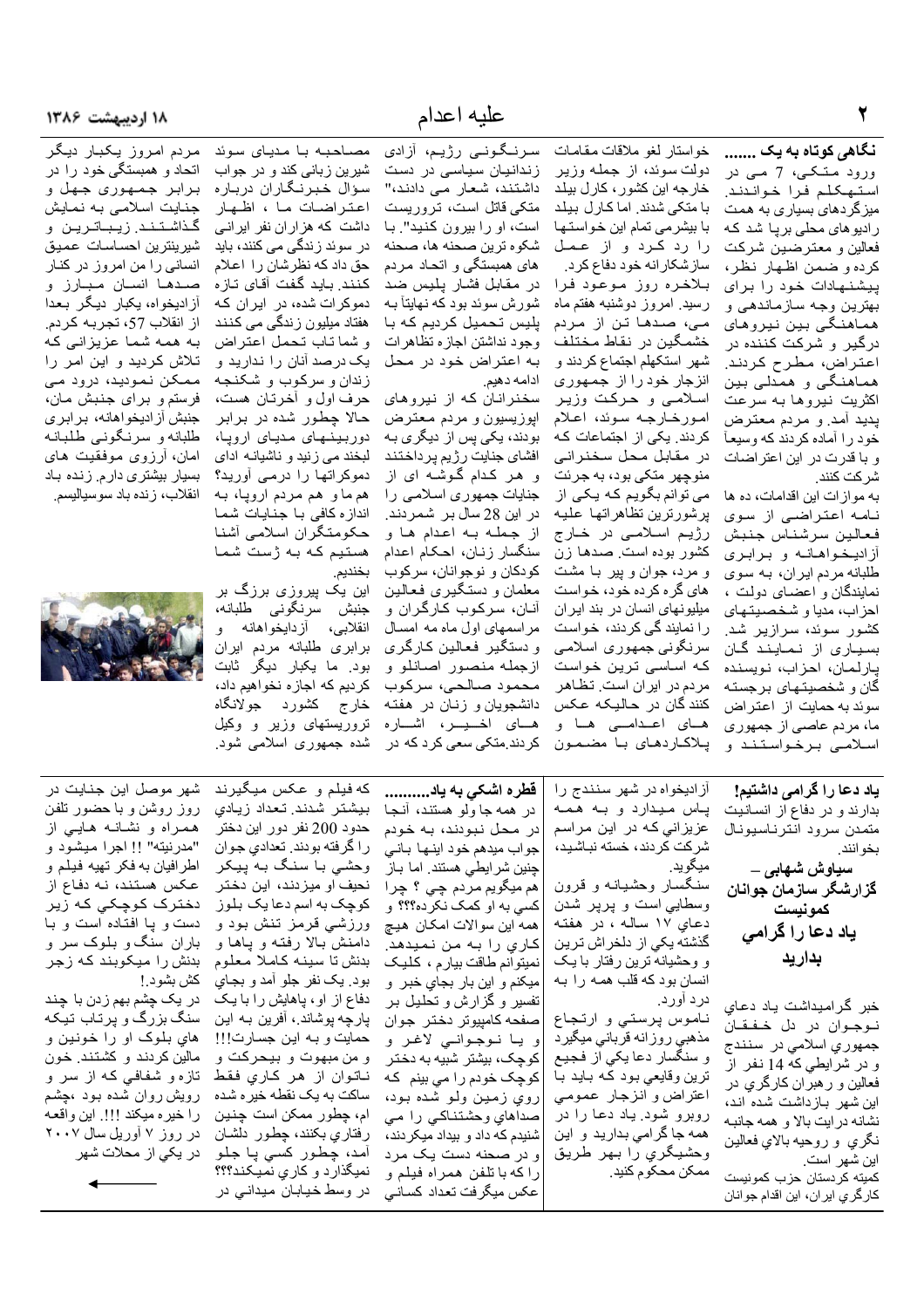شهر موصل در كردستان عراق اتفاق افتاد

و لابد بعد از این قتل و جنایت، قهرمانـان دفـاع از نـامـوس دستـهـاي خود را شسته و سربلند به خانـه هـاي خود رفته اند و لابد پلیس محلبی که در همان جا ناظر صحنه بود، با افتخار به اينكه مزاحم ناموس پرستان نشد و يک دختر "بي .<br>ناموس" را کشتند، به رهبران حاکم بر کردستان گزارش خواهند داد و ناسيوناليستهاي حاكم ، اين بـار بـر پیکر یک دختر جوان و عزیز که هنوز زندگی را تجربه نکرده بود، جشن بیروزی خواهند گرفت.

تف به این دنیا ! چگونه ممکن است مشتبی لاشخور و خفاش، در این قرن و در این جامعه ، یک دختر نـوجـوان را در روز روشن در خیـابــان سنگسار کنند و أب از أب تکان نخورد؟ چگونه ممكن است اين واقعه نه یک کابوس و خواب وحشتناک، بلكه عين واقعيت باشد؟

چگونه باید به دعا و دعاهای دیگر گفت، چرا چنین شما را تکه پاره ميکنند چرا جسم و روح شما بي ارزش است، چرا حق ندارید دوست

داشته باشید و عشق بورزید و چرا این دنیا چنین بیشر م و یست است؟

بر اي دعا ديگر دير شده است. بـه او ديگر نميتوان هيچ چيز گفت. او با شوک کامل و بـا وحشت تـمـام ايـن دنیا را ترک کرد و ما فقط میتوانیم به یاد او چند قطره اشک با تلخی تمام و با بغض و نفرت بريزيم. براي ما امـا سوالات جديي مطرح است. براي ما اگر وجدان و انسانیت برایمان ارزشی داشته باشد، برای ما زندگـان در این دنیای وارونه و کثیف سوالات زيادي رو بايد جواب بدهيم.

دعا را کشتند، چرا که نظامی که در همه جای این دنیا بر سر کار است، غیر انسانی و ظالمانه است دعا را کشتند چرا که در این دنیا انسان ارزشی ندارد و همه چیز بر محور سود و سود پرستی و سود بیشتر می چرخد. در اين دنياي وارونه كه شيره جان انسانها را مي مكند، دفاع از ارتجاع و عقب ماندگی و کیک زدگی يک پرنسيپ است و مذهب و نـامـوس پرستي و زن ستيزي يک بخش مـهم نظام هایی است که در دنیا بر سر كار هستند. زنان قربانيان اين نظام در سراسر جهان هستند و زنان در کشورهای اسلام زده روزانـه و بـه کرد...

و به عناوین مختلف در کنج خانه و در آشيز خانـه، در رختـحـواب و اطـاق خواب، در محله و مدرسه و دانشگاه و در خیابان و در همه جا سیستماتیک تحقير ميشوند، شلاق ميخورند و شكنجه ميشوند اعدام و سنگسار میشوند و این جنایات بر محور حضور و قدرت باندهاي نرور اسلامي و مرد سالاري وحشتناكي به پيش برده ميشود ، که به این مقررات و قوانین پوسیده و ضد زن لم داده و از قبل ان ارتزاق میکند با تقلید از این فرهنگ ضد انساني اين بار پيروان مذهب يزيدي دعا را كشتند. تعصب و ناموس پرستي كه با مطبوعات و با مسجد و منبر تبلیغ و به مغز ها چپانده میشود جزیبی از کارکرد نظام و سیستمی است که بـه این نابرابري و به این ظلم محتاج است تا سرپا بماند .

دعا را کشتند و یک داغ بزرگ بر دل همه ما جا گذاشتند، بر دل زنان و مردانی که علیه این نظام و این سیستم و اين مرد سالاري و انسان ستيزي هستند. جرم دعا عشق ورزيدن به يك پسر بود که مذهب بزیدیِ نداشت. یاد عزیز دعاي کوچک گرامی باد که زندگي را چنين وحشتناک تجربه







**اعتماد :** در حالي که شمارش درخواست رسيدگي مجدد به پرونده را معکوس براي اجراي حکم قصاص کرده ام وي ادامه داد؛ در اين نامه با دل أرا دارابي دختر نقاشي كه متهم اشاره به اينكه دل أرا تنها يک بار و است به همراه پسر جوانبي يکي از آن هم در روزهاي اول دستگيري و بستگان خود را کشته، آغاز شده، در مرحله تحقیقات مقدماتی بنا به وكيل مدافع او تلاش خود را براي دلايل متعددي اقرار به ارتكاب جرم متقاعد كردن قوه قضائيه در بي كرده است بايد بگويم هيچ دليل و است عبدالصمد خرمشاهي در اين فاقد هرگونه ارزش قانوني است. خصوص گفت؛ نامه ببي براي رئيس خرمشاهي گفت؛ در نامه تاكيد كردم محترم قوه قضائيه نوشته ام و كه در پرونده هاي قتل اقرار به تنهايي جزییات حادثه را به طور مفصل پذیرفته نیست، بلکه تنها قرینه یی است تشریح کرده ام و از ریاست قوه که قاضبی به واقعیت موضوع

دسترسی پیدا کند. اگر چه دل آرا تنها یک بار در روزهای اولیه دستگیری با انگیزه خاصبی اتهام قتل را به گردن گرفته اما او اینک سه سال است که فریاد می زند این اقرار ساختگی بوده و واقعيت ندارد و او بي گناه است بدیهی است بازسا*زی* مجدد صحنه جرم كه قاضي صادر كننده حكم قصاص قول أن را داده بود به راحتي واقعيت ها را كشف م*ي* كند<sub>.</sub> وي به خبرنگار ما گفت؛ أيت الله هاشمی شاهرودیِ با استفاده از اختیار ات قانونی خود در موارد مشابه و در خصوص متهمانی چون افسانه، شهلا و کبري پاسخ مثبتي به من داده بود و موجبات توقف اجراي حكم را فراهم كرد و اين امر بازتاب مطلوبي

در اذهان عمومي داشت اميدوارم اين اتفاق در مورد دل آرا نیز رخ دهد.

ابلاغ حکم مرگ به قاتل سریالی زنان خانه دار

گروه حوادث؛ دايره اجراي احكام دادسرای جنایی تـهران روز گذشتـه حكم قطعي سه بار قصاص قاتل سریالی زنان خانه دار تهرانی را به ابــــــــــلاغ كـــــــــــرد. او به گزارش خبرنگار ما علیرضا جوان 35ساله متهم است زمستان سال 84 پس از شناسایی زنان تنهایی که خانه هایشان را برایِ فروش در روزنامه أگهي كرده بودند بـه اتفاق همدستش به نام اعظم أنها را به قتل می رساند و سپس اموالشان را به سرقت می برد. علیرضا و اعظم پس از دستگیریِ در شعبه 71 دادگاه كيفري استان تهران به دفاع از خود ير داختند

قاضی شعبه 71 پس از پایان 5 محاکمه، علیرضا را به اتهام قتل سه زن به سه بار قصاص و اعظم را به اتهام معاونت در قتل به 15 سال .